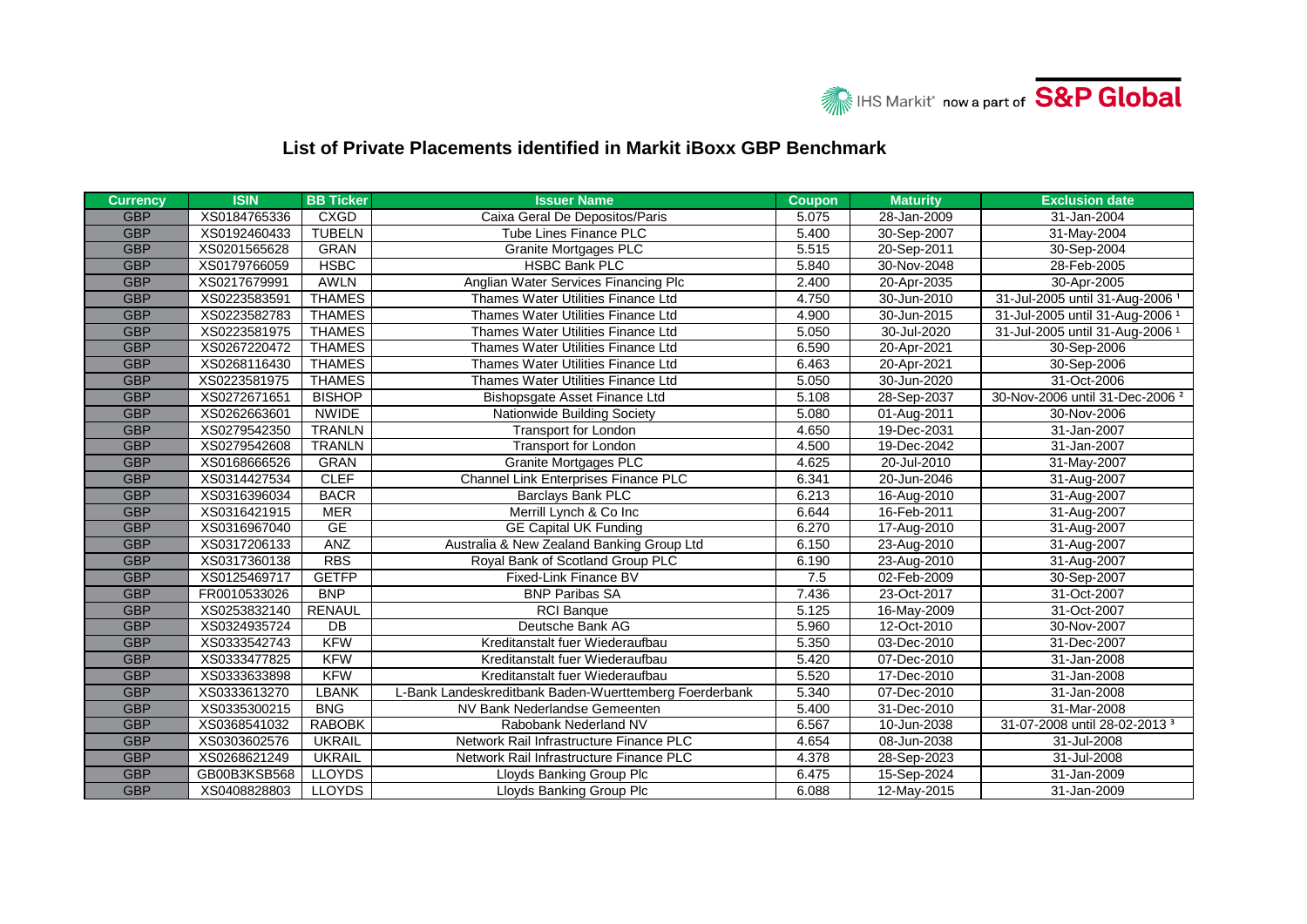

| <b>Currency</b> | <b>ISIN</b>  | <b>BB Ticker</b> | <b>Issuer Name</b>                                             | <b>Coupon</b> | <b>Maturity</b> | <b>Exclusion date</b> |
|-----------------|--------------|------------------|----------------------------------------------------------------|---------------|-----------------|-----------------------|
| <b>GBP</b>      | GB00B3KSB675 | <b>LLOYDS</b>    | <b>Lloyds Banking Group Plc</b>                                | 6.088         | 12-May-2015     | 31-Jan-2009           |
| <b>GBP</b>      | XS0411148439 | <b>LLOYDS</b>    | Lloyds TSB Bank Plc                                            | 2.210         | 30-Jan-2011     | 31-Jan-2009           |
| <b>GBP</b>      | XS0411148512 | <b>LLOYDS</b>    | Lloyds TSB Bank Plc                                            | 1.770         | 30-Jul-2010     | 31-Jan-2009           |
| <b>GBP</b>      | XS0404583105 | <b>BACR</b>      | Barclays Bank Plc                                              | 2.505         | 09-Dec-2010     | 31-Jan-2009           |
| <b>GBP</b>      | XS0262663601 | <b>NWIDE</b>     | Nationwide Building Society                                    | 5.080         | 01-Aug-2011     | 31-Jan-2009           |
| <b>GBP</b>      | XS0414683788 | EIB              | European Investment Bank                                       | 1.700         | 25-Aug-2010     | 28-Feb-2009           |
| <b>GBP</b>      | XS0421292755 | <b>AVLN</b>      | Aviva Plc                                                      | 10.673        | 01-Apr-2014     | 31-Jul-2009           |
| <b>GBP</b>      | XS0435791180 | <b>IBESM</b>     | Iberdrola Finanzas SAU                                         | 6.000         | 01-Jul-2022     | 31-Jul-2009           |
| <b>GBP</b>      | XS0431038578 | <b>BACR</b>      | Barclays Bank Plc                                              | 5.150         | 26-Aug-2014     | 31-Aug-2009           |
| <b>GBP</b>      | XS0447713735 | <b>RBS</b>       | Royal Bank of Scotland Plc                                     | 5.120         | 21-Aug-2012     | 31-Aug-2009           |
| <b>GBP</b>      | CH0105976317 | <b>UBS</b>       | <b>UBS AG [Jersey Branch]</b>                                  | 0.000         | 17-Dec-2012     | 31-Dec-2009           |
| <b>GBP</b>      | XS0475677935 | <b>RBS</b>       | The Royal Bank of Scotland Plc                                 | 4.405         | 06-Jan-2015     | 31-Jan-2010           |
| <b>GBP</b>      | XS0462544064 | <b>HSBC</b>      | <b>HSBC Bank Plc</b>                                           | 0.000         | 13-Jul-2015     | 28-Feb-2010           |
| <b>GBP</b>      | XS0477244908 | <b>HSBC</b>      | <b>HSBC Bank Plc</b>                                           | 0.000         | 02-Apr-2015     | 30-Apr-2010           |
| <b>GBP</b>      | XS0477245467 | <b>HSBC</b>      | <b>HSBC Bank Plc</b>                                           | 0.000         | 05-Oct-2015     | 30-Apr-2010           |
| <b>GBP</b>      | XS0474322947 | <b>BACR</b>      | Barclays Bank Plc                                              | 4.250         | 09-Feb-2015     | 31-May-2010           |
| <b>GBP</b>      | XS0480007383 | <b>BACR</b>      | Barclays Bank Plc                                              | 0.000         | 30-Apr-2015     | 31-Jan-2011           |
| <b>GBP</b>      | XS0191806461 | <b>BAKETH</b>    | <b>Bakethin Finance Plc</b>                                    | 5.875         | 23-Jan-2034     | 28-Feb-2011           |
| <b>GBP</b>      | USG34346AA77 | <b>FFRESH</b>    | Fresh Finance for Residential Social Housing Plc               | 11.126        | 05-Oct-2058     | 31-Aug-2011           |
| <b>GBP</b>      | XS0702072819 | AIG              | American International Group Inc                               | 6.765         | 15-Nov-2017     | 30-Nov-2011           |
| <b>GBP</b>      | XS0761722346 | <b>LLOYDS</b>    | Lloyds Bank Plc                                                | 7.500         | 22-Mar-2032     | 31-Mar-2012           |
| <b>GBP</b>      | XS0335844402 | <b>MKS</b>       | Marks & Spencer Finance Plc                                    | 9.000         | 13-Dec-2037     | 31-Jan-2013           |
| <b>GBP</b>      | XS0979672960 | <b>BNS</b>       | Bank of Nova Scotia                                            | 0.531         | 10-Nov-2014     | 31-Jan-2014           |
| <b>GBP</b>      | XS1018100468 | <b>BNS</b>       | Bank of Nova Scotia                                            | 0.525         | 21-Jan-2015     | 31-Jan-2014           |
| <b>GBP</b>      | XS0982260878 | <b>HSBC</b>      | <b>HSBC Bank Plc</b>                                           | 0.519         | 16-Oct-2014     | 28-Feb-2014           |
| <b>GBP</b>      | XS1046826340 | <b>DBSSP</b>     | <b>DBS Bank Ltd</b>                                            | 0.524         | 25-Mar-2015     | 30-Apr-2014           |
| <b>GBP</b>      | XS1055720186 | <b>WSTP</b>      | <b>Westpac Banking Corp</b>                                    | 0.561         | 11-May-2015     | 30-Apr-2014           |
| <b>GBP</b>      | XS1060712848 | <b>STANLN</b>    | <b>Standard Chartered Bank</b>                                 | 0.678         | 22-Apr-2015     | 30-Apr-2014           |
| <b>GBP</b>      | XS1061546864 | <b>RABOBK</b>    | Cooperatieve Centrale Raiffeisen-Boerenleenbank BA/Netherlands | 0.677         | 28-Apr-2015     | 30-Apr-2014           |
| <b>GBP</b>      | XS1039390973 | <b>ANZ</b>       | Australia & New Zealand Banking Group Ltd                      | 0.542         | 27-Mar-2015     | 30-Apr-2014           |
| <b>GBP</b>      | XS1066382927 | <b>OCBCSP</b>    | Oversea-Chinese Bank Corp Ltd                                  | 0.927         | 15-May-2017     | 31-May-2014           |
| <b>GBP</b>      | DE000A11QBT6 | <b>FMSWER</b>    | FMS Wertmanagement                                             | 0.528         | 09-May-2016     | 31-May-2014           |
| <b>GBP</b>      | XS1090549681 | <b>CBAAU</b>     | Commonwealth Bank of Australia                                 | 0.547         | 18-Aug-2015     | 31-Jul-2014           |
| <b>GBP</b>      | XS1111081615 | <b>MET</b>       | Metropolitan Life Global Funding I                             | 0.627         | 17-Sep-2015     | 30-Sep-2014           |
| <b>GBP</b>      | DE000A12T5M8 | <b>FMSWER</b>    | FMS Wertmanagement                                             | 0.560         | 25-Oct-2016     | 31-Oct-2014           |
| <b>GBP</b>      | XS1089214040 | <b>HSBC</b>      | <b>HSBC Bank PLC</b>                                           | 0.558         | 20-Jul-2015     | 31-Oct-2014           |
| <b>GBP</b>      | XS1123172105 | <b>HSBC</b>      | <b>HSBC Bank PLC</b>                                           | 0.560         | 16-Oct-2015     | 31-Oct-2014           |
| <b>GBP</b>      | XS1126855458 | <b>RABOBK</b>    | Rabobank Nederland NV                                          | 0.713         | 23-Oct-2015     | 31-Oct-2014           |
| <b>GBP</b>      | XS1129134836 | <b>ANZ</b>       | Australia & New Zealand Banking Group Ltd                      | 0.546         | 27-Oct-2015     | 31-Oct-2014           |
| <b>GBP</b>      | XS1137181027 | <b>RY</b>        | Royal Bank of Canada/London                                    | 0.563         | 13-Nov-2015     | 31-Jan-2015           |